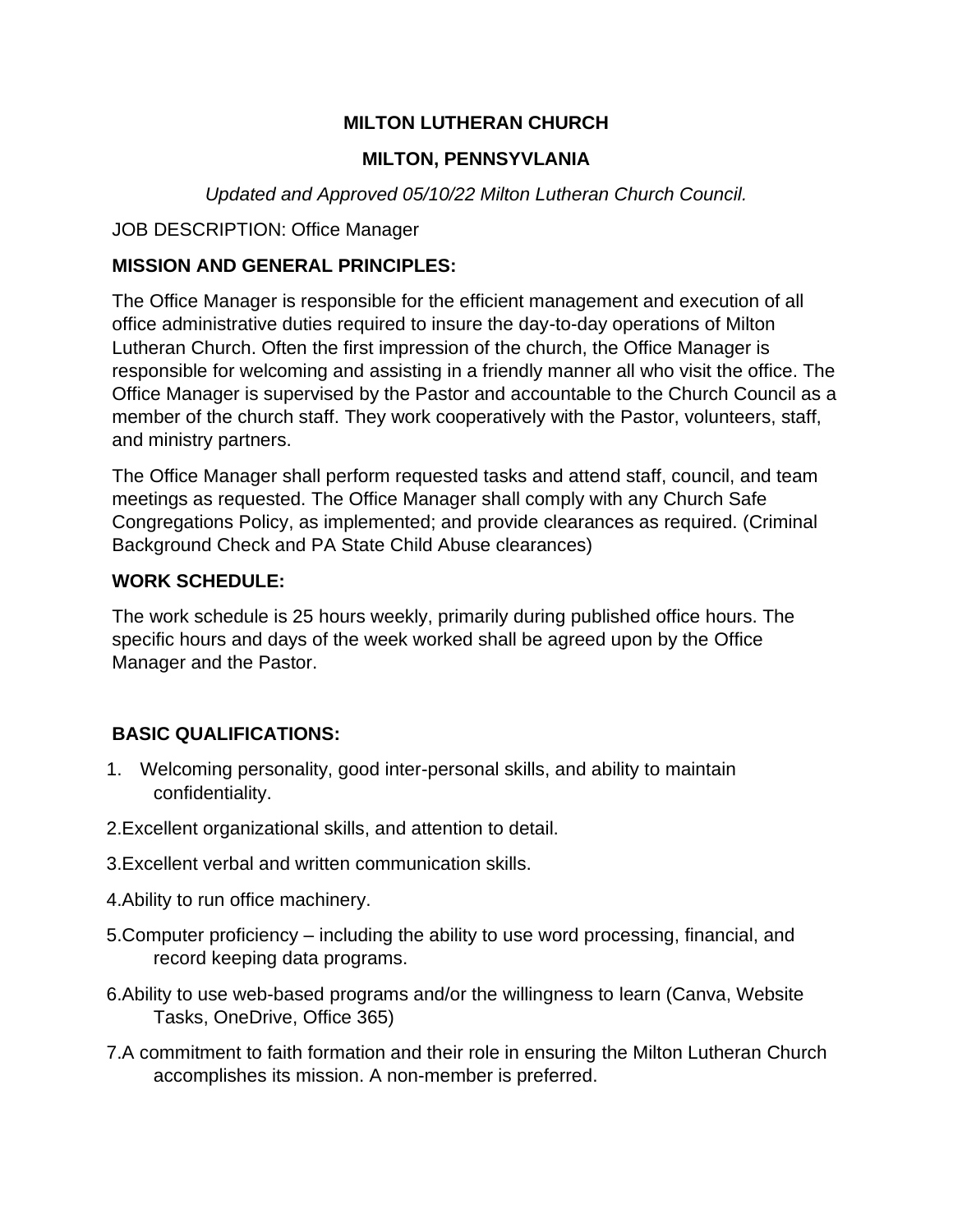#### **GENERAL DUTIES:**

- 1. Greet and welcome visitors and provide access to the Church.
- 2. Provide helpful and courteous assistance to all who come into the office; forward requests for help to the appropriate Ministry Team or person.
- 3. Answer the phone, return calls, and route messages to the proper persons.
- 4. Maintain the answering machine and messages.
- 5. Receive, distribute, and take mail to Post Office, as needed.
- 6. Accurately prepare correspondence, reports, and records at the direction of the Pastor.
- 7. Organize and maintain the office and files in an orderly manner.
- 8. Keep accurate journal and computer records, including baptized and confirmed membership lists, mailing lists, birthday and anniversary lists, and all related member and non-member records.
- 9. Prepare and distribute any newspaper notices, worship schedules for readers, communion assistants, ushers, greeters, acolytes, Altar Guild, and others, for the coming month (s) in the Newsletter.
- 10. Assist with the maintenance of each church's security codes.
- 11. Receive, coordinate, and distribute communication, including information for bulletin announcements, newsletter articles, bulletin boards and sharing between congregations.

#### **FINANCIAL DUTIES:**

- 1. Computer post weekly offering contributions, in accordance with reports provided by Sunday counters.
- 2. Receive contributions received in the office, in person, or by mail during the week and place them in the locked file cabinet or safe.
- 3. Prepare contribution statements and/or letters for members, and non-members, as directed by the Finance Ministry Team.
- 4. Accurately maintain and provide envelope mailing list and addresses to the envelope company; and distribute offering and special envelopes, as needed.
- 5. Collect and record monies and put in the locked file cabinet or safe and computer post all monies received by the office for special flowers, dinners, and similar requests, as needed.